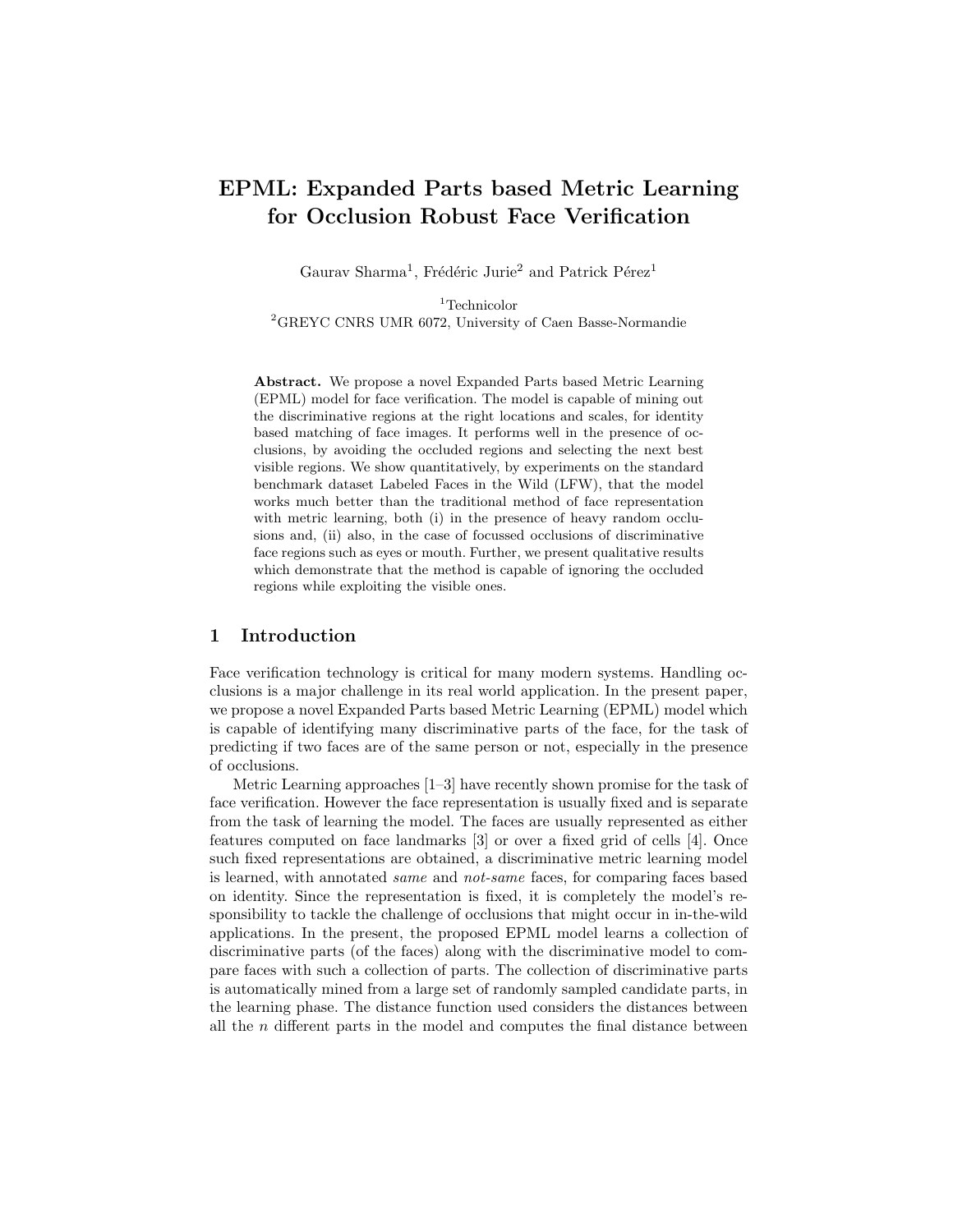the two faces with the closest (small number of)  $k < n$  parts. Such min operation lends non-linearity to the model and allows it to selectively choose/reject parts at runtime, which is in contrast to the traditional representation where the model has no choice but to consider the whole face. This capability is specially useful in case of occlusion: while the traditional method is misguided by the occluded part(s), the proposed method can simply choose to ignore significantly occluded parts and use only the visible parts. We discuss this further later, along with qualitative results, in §3. In the following, we first set the context by briefly describing the traditional metric learning approaches  $(\S1.1)$ . We then motivate our method  $(\S_2)$  and present it in detail  $(\S_2,1)$  and finally we give experimental results  $(\S 3)$  and conclude the article  $(\S 4)$ .

## 1.1 Background: Face verification using metric learning

Given a face image dataset  $\mathcal X$  of positive (of the same person) pairs of images and negative pairs of images, represented with some feature vectors i.e.,

$$
\mathcal{X} = \{(\mathbf{x}_i, \mathbf{x}_j, y_{ij}) | i = 1, \dots, l, j = 1, \dots, m\},\tag{1}
$$

with  $\mathbf{x}_i \in \mathbb{R}^D$  a face feature vector and  $y_{ij} \in \{-1, +1\}$ , the task is to learn a function to predict if two unseen face images, potentially of unseen person(s), are of the same person or not.

Metric learning approaches, along with standard image representations, have been recently shown to be well suited to this task [1–3]. Such approaches learn from X a Mahalanobis-like metric parametrized by matrix  $M \in \mathbb{R}^{D \times D}$ , i.e.,

$$
d^{2}(\mathbf{x}_{i}, \mathbf{x}_{j}) = (\mathbf{x}_{i} - \mathbf{x}_{j})^{\top} M(\mathbf{x}_{i} - \mathbf{x}_{j}).
$$
\n(2)

To be a valid metric, M needs to be symmetric and positive semi-definite (PSD) and hence can also be factorized as

$$
M = L^{\top} L,\tag{3}
$$

with  $L \in \mathbb{R}^{d \times D}$  and  $d \leq D$ . The metric learning can then be seen as an embedding learning problem: To compare two vectors, first project them on the d-dim row-space of L and then compare them with their  $\ell^2$  distance in the projected space, i.e.,

$$
d^{2}(\mathbf{x}_{i}, \mathbf{x}_{j}) = (\mathbf{x}_{i} - \mathbf{x}_{j})^{\top} M(\mathbf{x}_{i} - \mathbf{x}_{j})
$$
  
\n
$$
= (\mathbf{x}_{i} - \mathbf{x}_{j})^{\top} L^{\top} L(\mathbf{x}_{i} - \mathbf{x}_{j})
$$
  
\n
$$
= (L(\mathbf{x}_{i} - \mathbf{x}_{j}))^{\top} (L(\mathbf{x}_{i} - \mathbf{x}_{j}))
$$
  
\n
$$
= ||L\mathbf{x}_{i} - L\mathbf{x}_{j}||_{2}^{2}.
$$
 (4)

Many regularized loss minimization algorithms have been proposed to learn such metrics with the loss functions arising from probabilistic (likelihood) or margin-maximizing motivations [1–3].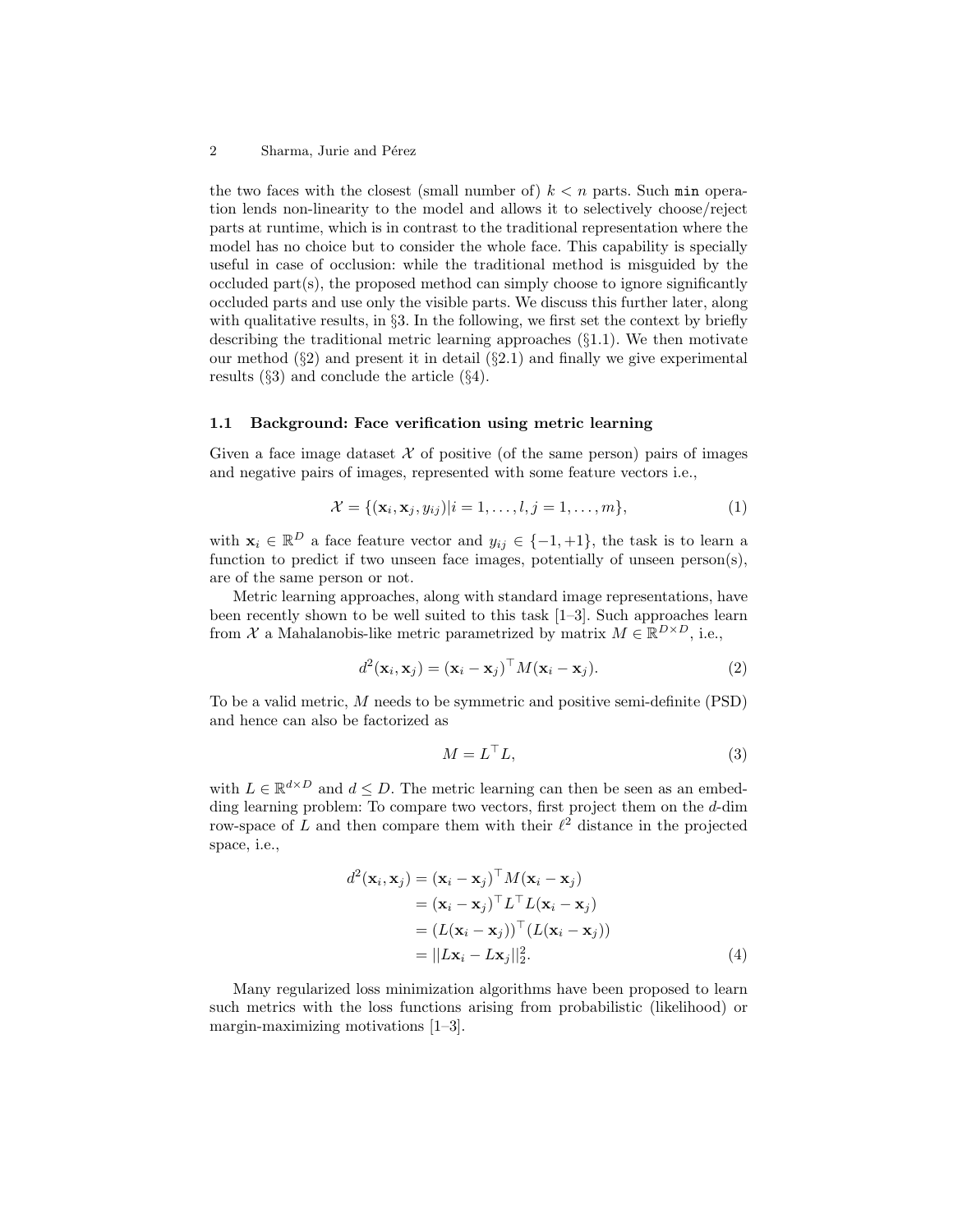#### 1.2 Related work

The recognition of face under occlusions has a long history in computer vision literature. One of the pioneering work was that of Leonardis et al. [5] who proposed to make the Eigenface method more robust to occlusion by computing the coefficients of the eigenimages with a hypothesize-and-test paradigm using subsets of image points. Since then, more efficient face matching algorithms have been proposed, raising the question of how to make them more robust to occlusions. The best performing state-of-the-art methods (e.g.  $[6, 7]$ ) are holistic in the sense that they represent the whole face by a single vector and are, hence, expected to be sensitive to occlusions.

The impact of occlusions on face recognition has been studied by Rama et al. [8], who evaluated three different approaches based on Principal Component Analysis (PCA) (i.e., the eigenface approach, a component-based method built on the eigen-features and an extension of the Lophoscopic Principal Component Analysis). They analysed the three different strategies and compared them when used for identifying partially occluded faces. The paper also explored how prior knowledge about occlusions, which might be present, can be used to improve the recognition performance.

Generally speaking, two different methodologies have been proposed in the literature. One consists of detecting the occlusions and reconstructing occluded parts prior to doing face recognition, while the other one relies on integrated approaches (of description and recognition together) i.e., those that are robust to occlusions by construction.

Within the family of *detect and reconstruct* approaches, one can mention the works of Colombo et al. [9, 10], who detect occlusions by doing a comparison of the input image with a generic model of face and reconstruct missing part with the Gappy Principal Component Analysis (GPCA) [11]. Lin et al. [12], propose another approach for automatically detecting and recovering the occluded facial regions. They consider the formation of an occluded image as a generative process which is then used to guide the procedure of recovery. More recently, Oh et al. [13] proposed to detect occluded parts by dividing the image into a finite number of disjoint local patches coded by PCA and then using 1-NN threshold classifier. Once detected, only the occlusion-free image patches are used for the later face recognition stage, where the matching is done with a nearest neighbor classifier using the Euclidean distance. Wright et al. [14] and Zhou et al. [15] explored the use of sparse coding, proposing a way to efficiently and reliably identify corrupted regions and exclude them from the sparse representation. Sparse coding has also been used efficiently by Ou et al. [16], while Morelli et al. [17] have proposed using compressed sensing. Min et al. [18] proposed to detect the occlusion using Gabor wavelets, PCA and support vector machines (SVM), and then do recognition with the non-occluded facial parts, using blockbased Local Binary Patterns of Ojala et al. [19]. Tajima et al. [20] suggested detecting occluded regions using Fast-Weighted Principal Component Analysis (FW-PCA) and using the occluded regions for weighting the blocks for face representation. Alyuz et al. [21] proposed to deal with occlusions by using fully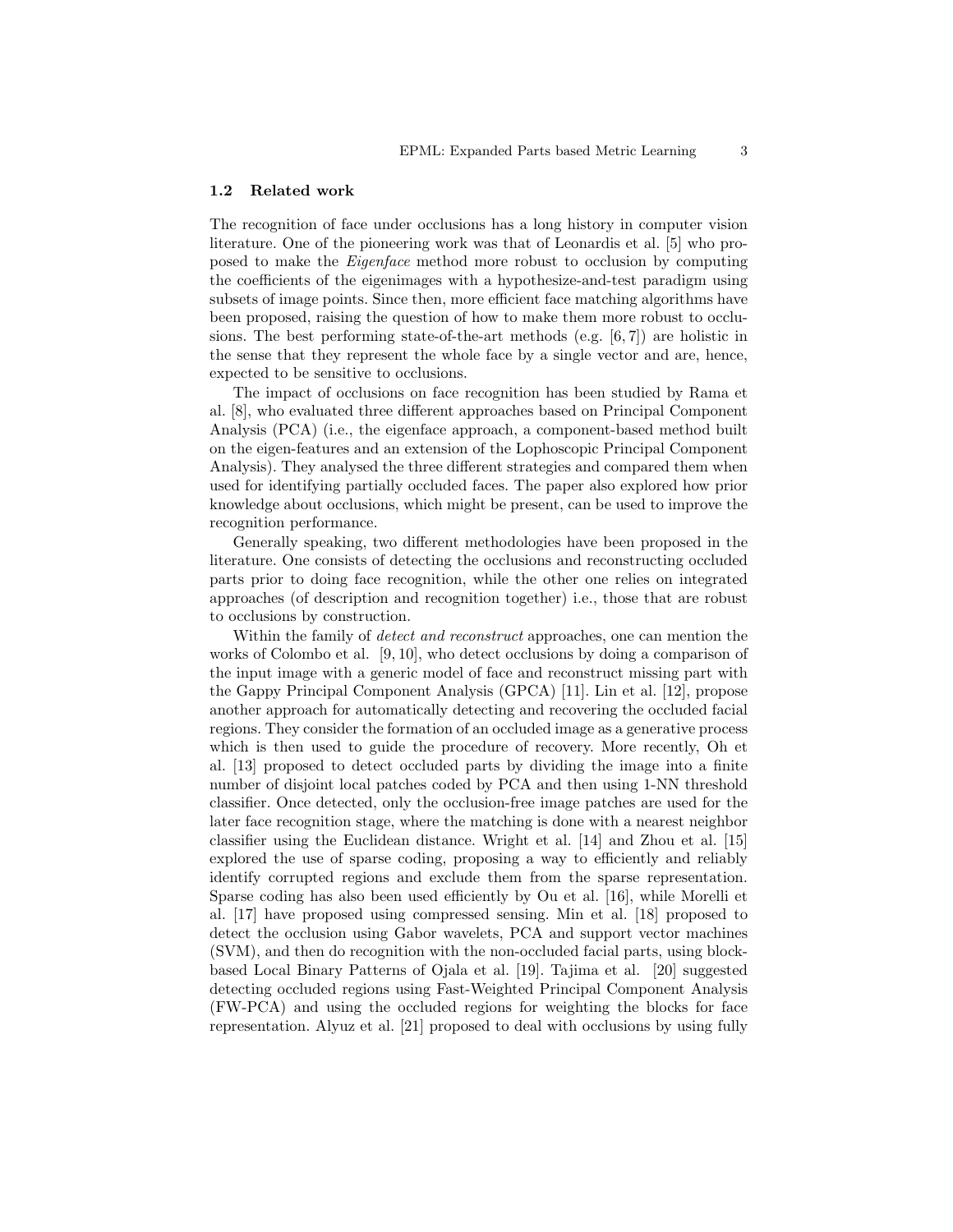#### 4 Sharma, Jurie and Pérez

automatic 3-D face recognition system in which face alignment is done through an adaptively selected model based registration scheme (where only the valid non-occluded patches are utilized), while during the classification stage, they proposed a masking strategy to enable the use of subspace analysis techniques with incomplete data. Min et al. [22] proposed to compute an occlusion mask indicating which pixel in a face image is occluded and to use a variant of local Gabor binary pattern histogram sequences (LGBPHS) to represent occluded faces by excluding features extracted from the occluded pixels. Finally, different from previous approaches, Colombo et al. [23] addressed the question of detection and reconstruction of faces using 3D data.

The second paradigm for addressing the recognition of occluded faces, which is to develop method that are intrinsically robust to occlusion, has received less attention in the past. Liao et al. [24] developed an alignment-free face representation method based on Multi-Keypoint Descriptors matching, where the descriptor size of a face is determined by the actual content of the image. Any probe face image (holistic or partial) can hence be sparsely represented by a large dictionary of gallery descriptors, allowing partial matching of face components. Weng et al. [25] recently proposed a new partial face recognition approach by aligning partial face patches to holistic gallery faces automatically, hence being robust to occlusions and illumination changes. Zhao [26] used a robust holistic feature relying on stable intensity relationships of multiple point pairs, being intrinsically invariant to changes in facial features, and exhibiting robustness to illumination variations or even occlusions.

Face verification in real world scenarios has recently attracted much attention, specially fueled by the availability of the excellent benchmark: Labeled Faces in the Wild (LFW) [27]. Many recent papers address the problem with novel approaches, e.g. discriminative part-based approach by Berg and Belhumeur [28], probabilistic elastic model by Li et al. [29], Fisher vectors with metric learning by Simonyan et al. [2], novel regularization for similarity metric learning by Cao et al. [30], fusion of many descriptors using multiple metric learning by Cui et al. [31], deep learning by Sun et al. [32], method using fast high dimensional vector multiplication by Barkan et al. [33]. Many of the most competitive approaches on LFW combine different features, e.g. [34–36] and/or use external data, e.g. [37, 38].

The works of Liao et al. [24] and Weng et al. [25] are the most closely related and competing works to the proposed EPML. They are based on feature set matching (via dictionaries obtained with sparse representation). Like in image retrieval, there are two ways of doing occlusion robust face matching: (i) match local features detected around keypoints from the two faces or (ii) aggregate the local features to make a global (per cell) feature vector and then match two image vectors. These works fall in the first category while the proposed method falls in the second. The first type of methods are robust to occlusions due to the matching process, while for the second type, the model and aggregation together have to account for the occlusion. Also, the first type of methods claim that they don't need alignment of faces. If a face detector is used then by the statistical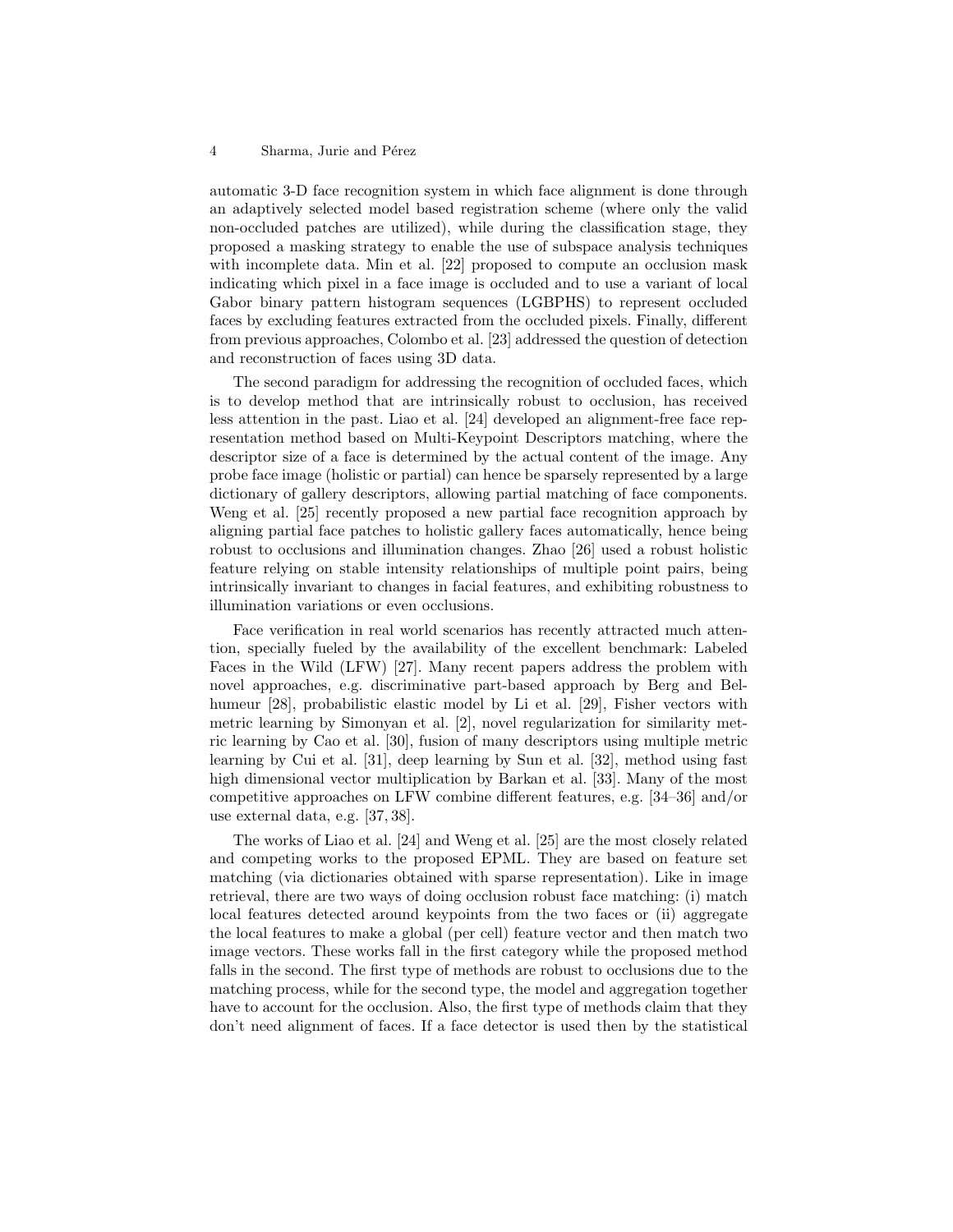properties of the detector the faces will be already approximately aligned (LFW is made this way and strong models already give good results without further alignment). So the first type of methods are arguably more useful when an operator outlines a difficult 'unaligned' face manually and gives it as an input. In that case, we could also make her approximately align the faces as well. And in the case when the face detector is trained to detect faces in large variations in pose, then probably the pose will come out as a latent information from the detector itself, which can then be used to align the face approximately. In summary, we argue that both the approaches have merit and the second type, which is the subject of this paper, has the potential to be highly competitive when used with recently developed strong features with a model-and-aggregation designed to be robust to occlusion like the proposed EPML.

Our work could also be contrasted with feature selection algorithms, e.g. Viola and Jones [39], and many other works in similar spirit, where a subset of features (in a cascaded fashion) are selected from a very large set of features. The proposed method is similar to feature selection methods as we are selecting a subset of parts from among a large set of potential candidate parts. However, it is distinctly different as it performs a dynamic test time selection of most reliable parts, from among the parts selected at training, which are available for the current test pair.

Finally, our work is also reminiscent of the mid-level features stream of work, e.g. see Doersch et al. [40] and the references within, which aim at extracting visually similar recurring and discriminative parts in the images. In a similar spirit, we are interested in finding parts of faces which are discriminative for verification, after the learnt projection.

# 2 Motivation and Approach

A critical component in computer vision applications is the image representation. The state-of-the-art image representation methods first compute local image statistics (or features as they are usually called) and then aggregate them to form a fixed length representation of the images. This aggregation/pooling step reduces a relatively large number of local features to a smaller fixed length vector and there is a trade-off involved here, specially at a spatial level; it is now commonly accepted, e.g. for image classification, that, instead of a global image level aggregation, including finer spatial partitions of the image leads to better results [41]. Learning such partitions does better still [42, 43].

In the present paper, we would like to draw attention to some issues related to the fixed grid based spatial aggregation aspect in the context of facial verification tasks with metric learning algorithms. While the metric learning algorithms are expected to find and exploit (absence of) correlations between the various facial regions (or parts), they can only do so effectively if local features from different regions are not aggregated into the same (or a very small number of) dimension(s) of the final representation. Towards this issue of aggregation, there are two closely related points: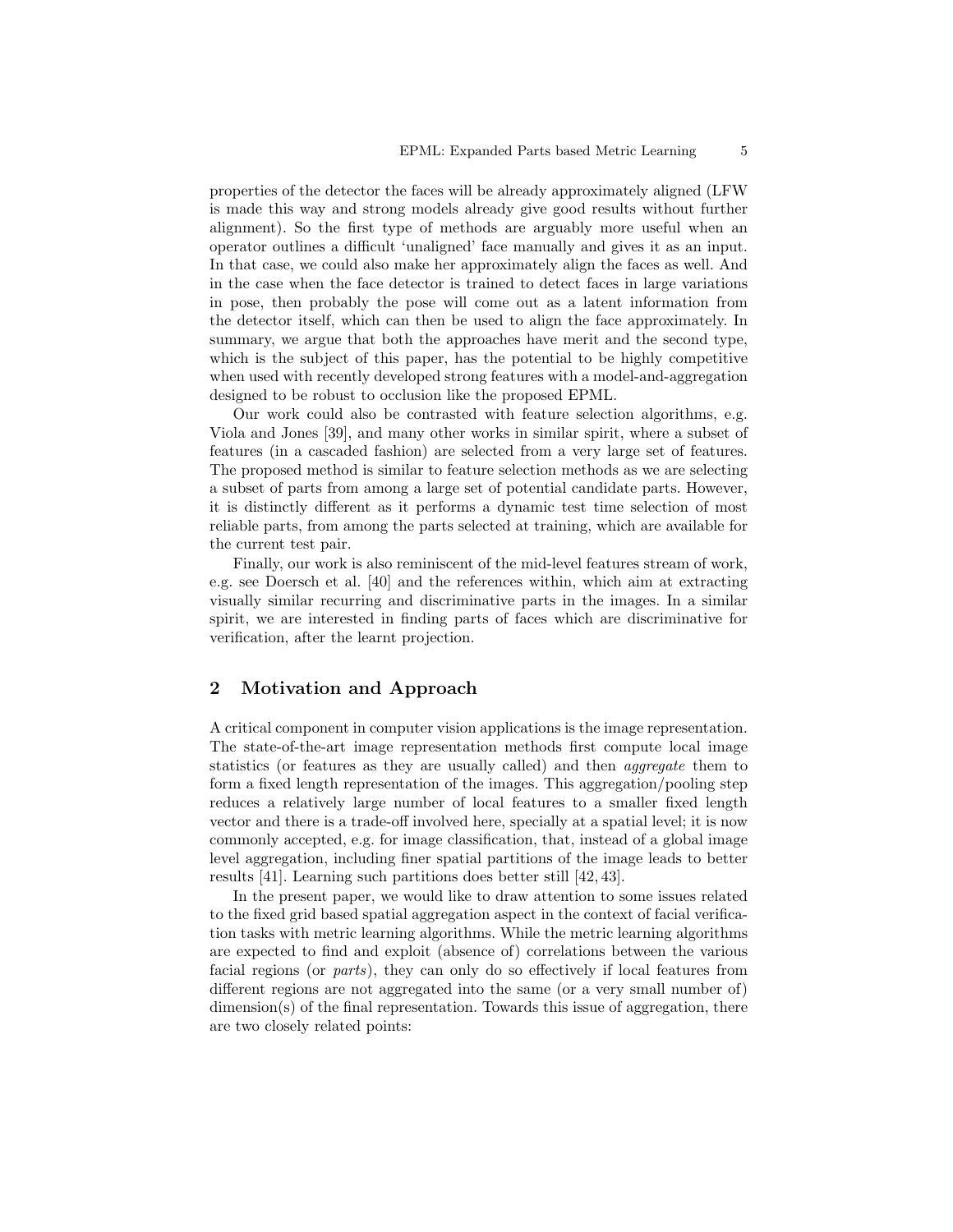

Fig. 1. While the uniform grid might aggregate features from two discriminative regions, e.g. nose and mouth (left) and thus make the final representation less effective, the proposed Expanded Parts based Metric Learning (EPML) model can optimally mine out the spatial bins required for the task (middle) leading to the most discriminative full representation. Further, in case a part of the face is occluded (marked gray in the figure), EPML can ignore the occluded part and take the decision based on the other visible parts (right) and hence be robust to occlusions.

- (i) At what resolutions and locations such parts should appear?
- (ii) How many of such parts are optimal for the task?

The current face verification methods usually split the face using uniform grids, possibly at multiple scales, and leave the rest to the metric learning stage. We, instead, propose a novel Expanded Parts based Metric Learning (EPML) model, inspired by the recently proposed Expanded Parts Model for image classification [44], for the task of face verification. The proposed method is capable of mining out the parts from a set of large number of randomly sampled candidate parts. The distance function used in EPML is a non-linear function which uses a subset of best matching parts from among all the parts present in the model. Hence, in the case of occlusions, while the traditional metric learning methods have no choice but to use the fixed full image representation, the proposed EPML can choose to ignore the occluded parts and select the next best matching visible parts. Fig. 1 illustrates the points.

### 2.1 Proposed method

The goal of the algorithm is to learn a collection of  $n$  parts and match a pair of face images using only  $k < n$  best matching parts.

In contrast to the metric learning approaches, discussed above, we define the distance between a pair of face images as

$$
d_e^2(\mathbf{x}_i, \mathbf{x}_j) = \frac{1}{k} \min_{\mathbf{\alpha}_{ij} \in \{0, 1\}^n} \sum_{p=1}^n \alpha_{ij}(p) \| L_p \mathbf{x}_{i|p} - L_p \mathbf{x}_{j|p} \|^2
$$
(5)

$$
\text{s.t. } \|\boldsymbol{\alpha}_{ij}\|_1 = k \ \text{ and } O_v(\boldsymbol{\alpha}_{ij}) < \theta,
$$

where,  $\boldsymbol{\alpha}_{ij} = (\alpha_{ij}(1), \ldots, \alpha_{ij}(n)) \in \{0,1\}^n$  is the binary indicator vector specifying which of the parts are being used and which are not,  $L_p$  is the projection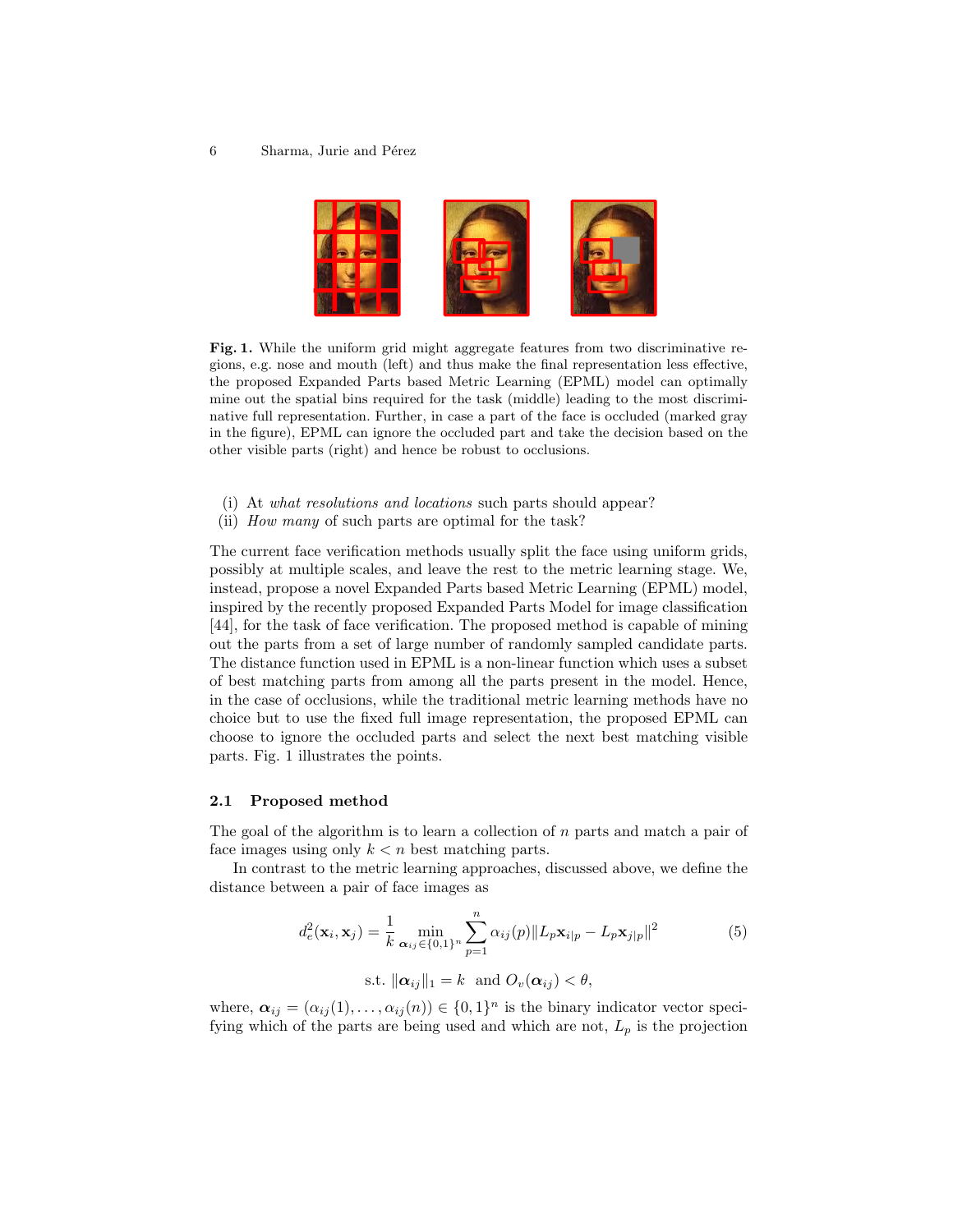Algorithm 1 Stochastic gradient descent for learning EPML

1: Given: Number of candidate parts  $(N)$ , rate  $(r)$ , parameters  $k, \beta_p, d'$ 2:  $parts \leftarrow$  Randomly sample N candidate parts 3: for  $p = 1, ..., N$  do 4:  $L_p \leftarrow \text{Whitened-PCA}(\{\mathbf{x}_{i|p}, \forall \mathbf{x}_i \text{ in training set}\}, d')$ 5: end for 6: for iter =  $1, 2, 3, \ldots, 10^6$  do 7: Randomly sample a pos or neg training pair  $(\mathbf{x}_i, \mathbf{x}_j, y_{ij})$ , with equal probability 8: Compute distance (Eq. 5) to get  $d_e^2(\mathbf{x}_i, \mathbf{x}_j)$  and  $\alpha_{ij}$ 9: if  $y_{ij}(b-d_e^2(\mathbf{x}_i,\mathbf{x}_j)) < 1$  then 10: **for** all p such that  $\alpha_{ij}(p) = 1$  do 11:  $L_p \leftarrow L_p - rL_p(\mathbf{x}_{i|p} - \mathbf{x}_{j|p})(\mathbf{x}_{i|p} - \mathbf{x}_{j|p})^\top$ 12: end for 13:  $b \leftarrow b + ry_{ij}$ 14: end if 15: parts\_image\_map  $\leftarrow$  note\_used\_parts  $(\alpha_{ij})$ 16: **if** mod(iter,  $10^5$ ) = 0 **then** 17: (parts,  $\{L_p\}$ ) ← prune\_parts (parts\_image\_map,  $\beta_p$ , parts,  $\{L_p\}$ ) 18: end if 19: Output:  $(\text{parts}, \{L_p\}, b)$  // *n* parts left after pruning 20: end for

matrix for the  $p^{\text{th}}$  part and  $\mathbf{x}_{i|p}$  is the feature vector of the region corresponding to the part  $p$  for face image  $i$ . We also ensure that the parts do not overlap more than a threshold  $\theta$ , captured by the second constraint based on the overlap function  $O_v$ , to encourage coverage of the faces. To mine out the parts and learn the parameters  $\{L_p|p=1,\ldots,n\}$ , we propose to solve the following margin maximization problem:

$$
\min_{\{L_p\},b} F(\mathcal{X}; \{L_p\}, b) = \sum_{\mathcal{X}} \max (0, 1 - y_{ij} \{b - d_e^2(\mathbf{x}_i, \mathbf{x}_j)\}),
$$
(6)

where, 
$$
\mathcal{X} = \{(\mathbf{x}_i, \mathbf{x}_j, y_{ij}) | i = 1, ..., l, j = 1, ..., m\}
$$
 (7)

is the given (annotated) training set, and the b parameter is an offset/threshold to which the distances between the two examples  $x_i$  and  $x_j$  is to be compared (to decide same or not-same) and is learnt (Alg. 1, more below).

Computing the distance. We solve the distance computation (5) by resorting to an approximate greedy forward selection. We first compute the distances between each of the parts in the two images and then recursively (i) select the best matching parts and (ii) discard the remaining parts which overlap more than a threshold with the combined area of the already selected parts.

Solving the optimization with SGD. The optimization  $(6)$  is non-convex due to the presence of the min function in the distance (5). We use stochastic gradient descent to solve it. The analytical subgradients of the objective function,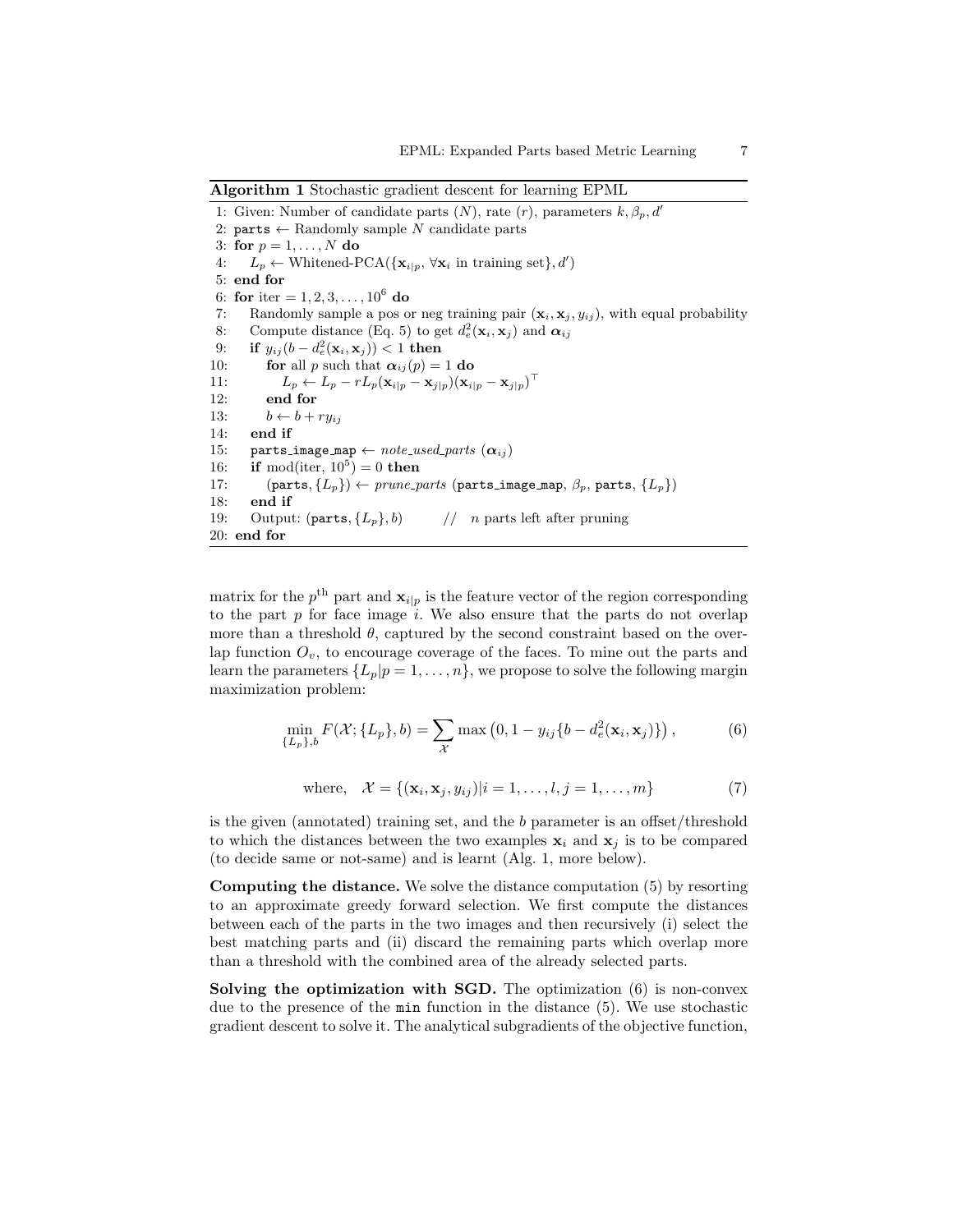

Fig. 2. Example positive image pairs from the LFW [27, 35] dataset.

w.r.t. a single training pair  $(\mathbf{x}_i, \mathbf{x}_j, y_{ij})$ , are given by

$$
\nabla_{L_p} F = y_{ij} L_p (\mathbf{x}_{i|p} - \mathbf{x}_{j|p}) (\mathbf{x}_{i|p} - \mathbf{x}_{j|p})^\top.
$$
 (8)

The algorithm we use for learning is given in Alg. 1. We use no regularization and a small step size (rate  $r$ ) with a fixed number of one million iterations.

Parts mining. We divide the whole set of one million learning iterations into 10 sets and after each set (i.e., 100 thousand iterations), we prune the parts by removing those parts which were used for less than  $\beta_p$  fraction of iterations in that set. So, if there are  $T$  iterations after which pruning happens, a part has to be utilized in at least  $\lceil \beta_p T \rceil$  iterations. Such pruning helps in removing redundant and/or non-discriminative parts. We start with  $N$  candidate parts, which are randomly sampled, and prune them to  $n$  parts in the final model.  $N, \beta_p$  are free parameters of the algorithm.

Initialization with WPCA. We use Whitened Principal Component Analysis (WPCA) to initialize the projection matrices for each part. For each part, we crop all the faces, in the training set, corresponding to that part and perform WPCA on them, which is used to initialize the projection matrix  $L_p$  for the respective part.

## 3 Experimental results

Database used. We use the aligned version [35] of the Labeled Faces in the Wild (LFW) database by Huang et al. [27]. The dataset has more than 13000 images of over 4000 persons. The evaluation is done on the task of face verification in the unrestricted setting. The test set of LFW contains 10 folds of 300 positive and 300 negative pairs. The evaluation is done by using 1 fold for testing and remaining 9 folds for training and reporting the average of the accuracies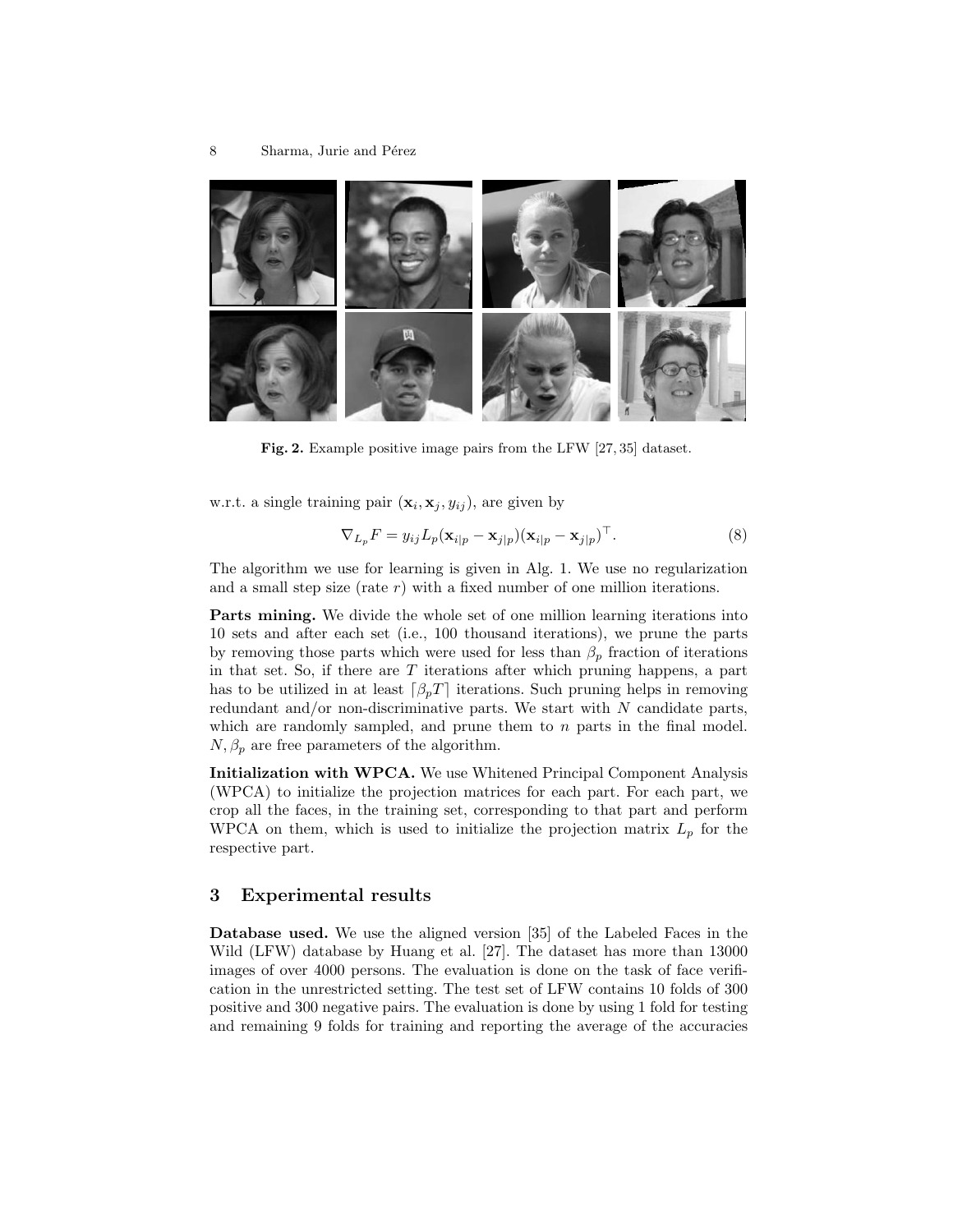obtained for 10 folds. The identities of the persons in the training set are used to make positive pairs (of same person) and negative pairs (of different persons) of face images, for training. The training is done with unoccluded images and the testing is done with one of the test pair images occluded by one of the methods discussed below. The evaluation simulates the case when the database has unoccluded images of the known persons and the test images come with unexpected occlusions.

Image description. To describe the face (part) images, we resort to the Local Binary Pattern (LBP) descriptors of Ojala et al. [19]. We use grayscale images and centre crop them to size  $150 \times 100$  pixels and do not do any other preprocessing. We utilize the publicly available vlfeat [45] library for LBP, with cell size of 10 pixels, resulting in  $D = 9860$ .

Baseline method (ML). The baseline metric learning method, denoted ML in the following, is a max margin optimization similar to Eq. 6 with the distance function as explained in §1.1. The training is done with stochastic gradient based algorithm, same as that of the proposed EPML.

Parameters. We fixed the projection dimension for the baseline method to be 64 after doing preliminary experiments and observing saturation of performance for large values of the projection dimension. The number of randomly generated candidate parts was fixed to  $N = 500$ . The parts were sampled randomly, to have between  $20\%$  to  $80\%$  of the widths and heights of the face image with random locations. Other parameters were fixed to as  $k = 20, d = 20$ , because of diminishing returns for higher values of these parameters which makes learning and testing slower. Each candidate part was itself represented by LBP similar to the baseline method.

Horizontal train/test-time flipping. Since the face images are taken 'in the wild' and have highly varied expressions, poses and appearances, we average out some of the variations by replacing every face pair by four pairs through horizontal flip of each image. Doing this at training should ideally make the system invariant to such variations and make such flipping redundant at test time. However, as the training set is limited, we investigate test time flipping as well.

Random occlusions. To test the robustness of the system to occlusions, we overlay uniform rectangular patches at randomly sampled locations on one of the faces (randomly selected) of a test pairs. This simulates the case when an unoccluded image is present in the dataset and an occluded image, captured by a system on the field, has to be matched to it. Such cases can happen when there is natural occlusion due to damage or dust on the camera lens or front glass, especially in the case of surveillance cameras. We sample such patches with areas ranging from 20% to 80% of the face area. Fig. 3 (top row) shows examples of such randomly occluded faces used in the experiments.

Focussed occlusions. To stress the system further, we manually mark the parts which are frequently found discriminative, e.g. eyes, central part of the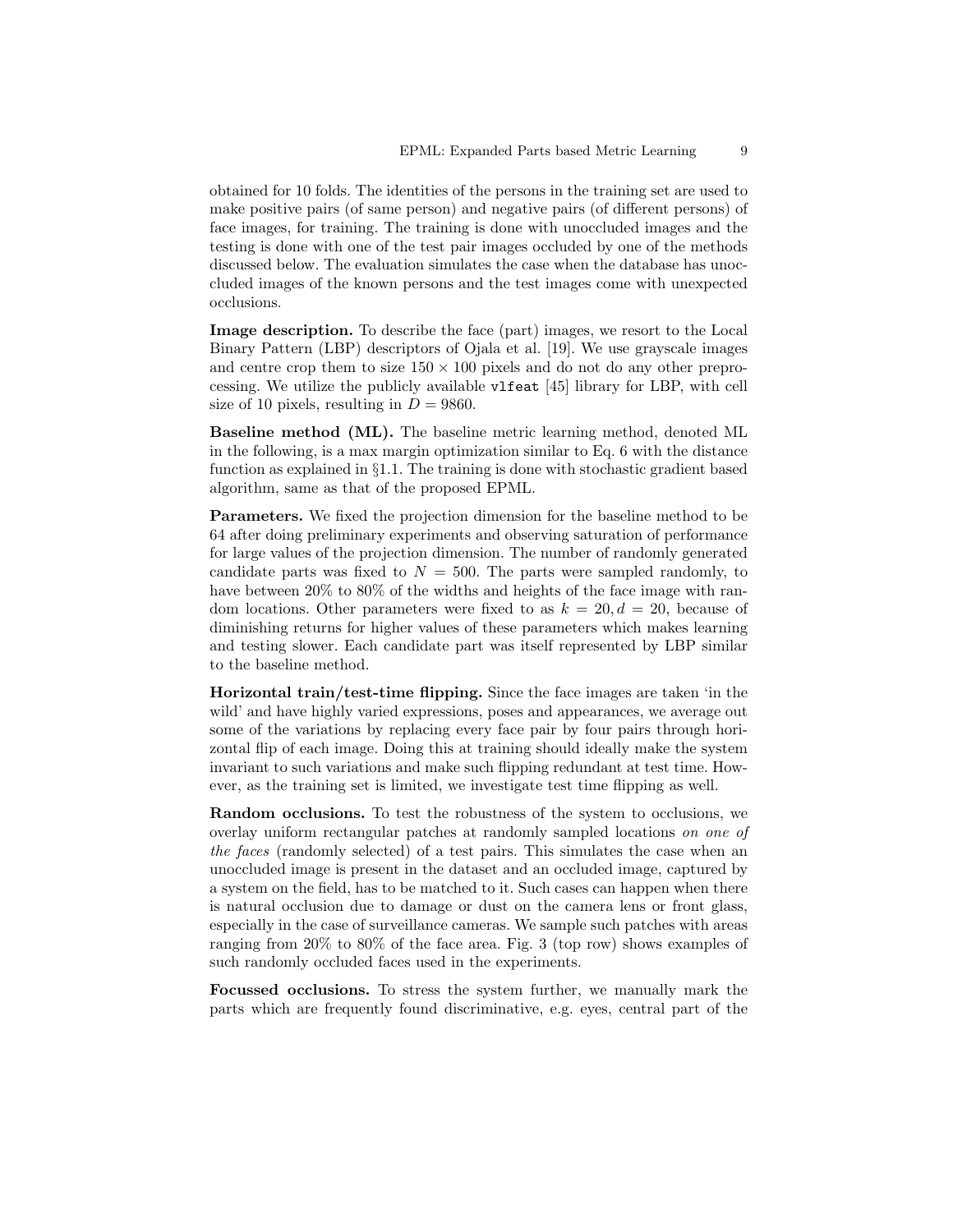

Fig. 3. Examples images showing the kind of occlusions used in the experiments. The top row shows random occlusions while the bottom row shows focussed, and fixed, occlusion of eyes (one, both) and mouth+nose.

face around the nose and the mouth. We then occlude these regions, one at a time and in combinations, by overlaying uniform patches. As with the random occlusions above, we do it for one of the, randomly selected, faces in the pair. We test the system for robustness to occlusion of (i) left/right eye, (ii) both eyes, (iii) central face part around the nose, (iv) mouth and (v) nose and mouth. Fig. 3 (bottom row) shows examples of such occlusions.

### 3.1 Quantitative results

Fig. 4 shows the results for the proposed Expanded Parts based Metric Learning (EPML) method vs. the baseline Metric Learning (ML), in the case of random occlusions. The four graphs correspond to the cases when the horizontal flipping is used, or not, for train and test image pairs (marked 'train flip' and 'test flip' in the graph titles). We observe that the proposed EPML model clearly outperforms the metric learning (ML) method with fixed grid image representation. The improvements are significant, from 2% to 6% absolute across the range of occlusions. The standard error on the mean are always relatively small (less than 0.5%) and hence the improvements are statistically significant.

Tab. 1 gives the results of the proposed EPML model vs. ML, in the case of focussed occlusions. We find again that the proposed method is robust to occlusions especially for the discriminative parts, e.g. the performance drops much more significantly (to 61.7, for ML) when the eyes are occluded, compared to when the nose and mouth are occluded (to 73.5, for ML) and the gain in such cases is larger for the proposed method, e.g. +7.5 absolute for both eyes occluded vs. only  $+2$  for nose and mouth both occluded. The method, thus, seems to recover gracefully from the occlusion of highly discriminative face regions compared to the traditional ML methods.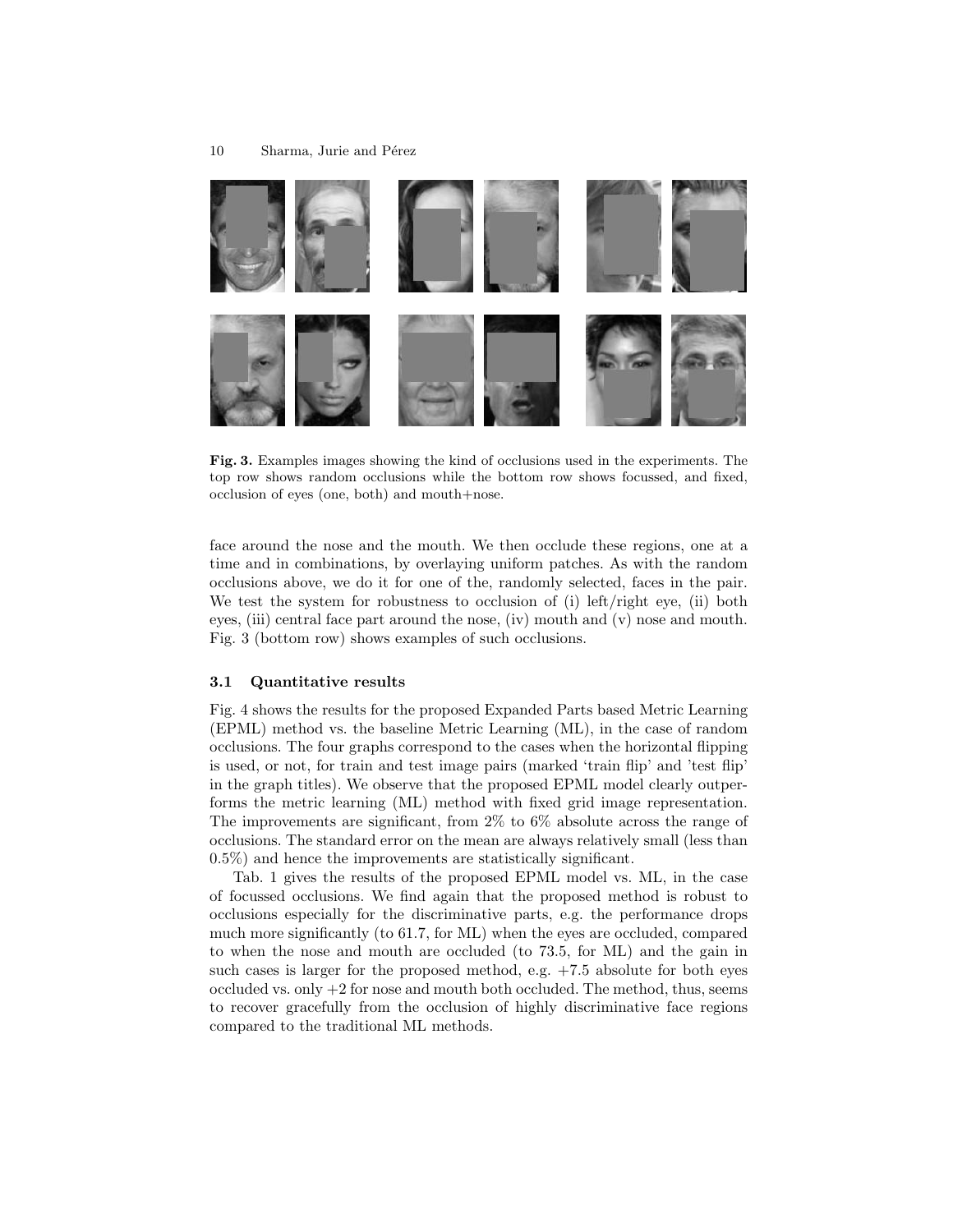

Fig. 4. The performance of the proposed EPML vs. the traditional metric learning methods in the presence of different level of random occlusions. The image pairs are flipped or not during training and/or testing. See §3 for discussion.

Hence we conclude that the proposed method is more robust to occlusion and learning a localized parts based model instead of a model based on a global face representation is beneficial for obtaining occlusion robustness.

## 3.2 Qualitative results

Fig. 5 shows the visualization of the scoring by the proposed EPML model in the presence of significant occlusions. We can see that the model is capable of ignoring the occluded parts and using the visible regions for scoring the face images. Based on the part occurrences, it may be inferred that the discriminative regions are mostly around the eyes and mouth of the faces. Note that there appears to be a preference by the model to the left region of the face, particularly the left eye, while it seems that it is ignoring the right part of the face. Since the scoring is done by averaging over the four possible pairs formed by horizontally flipping the two images, every part should be perceived along with its horizontally mirror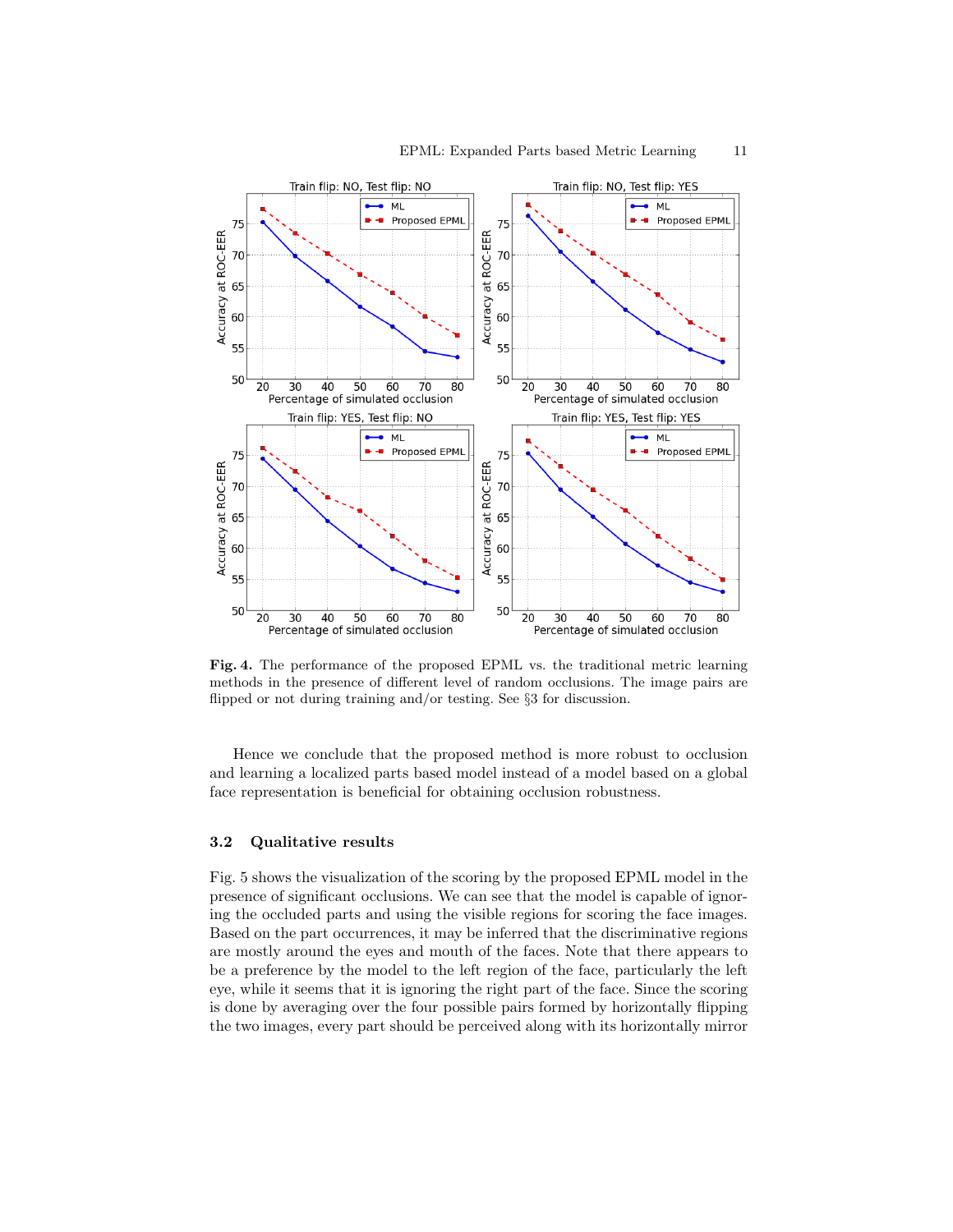

Fig. 5. Visualization of the parts used by the proposed EPML model, for matching pairs of faces in the presence of significant occlusions. The top 5 parts out of 20 (with randomly selected colors for better visibility) selected by the model for scoring the face image pairs are shown. We observe that the method quite successfully ignores the occluded parts. The parts used are also quite diverse and have good coverage as ensured by the model. See §3.2 for discussion.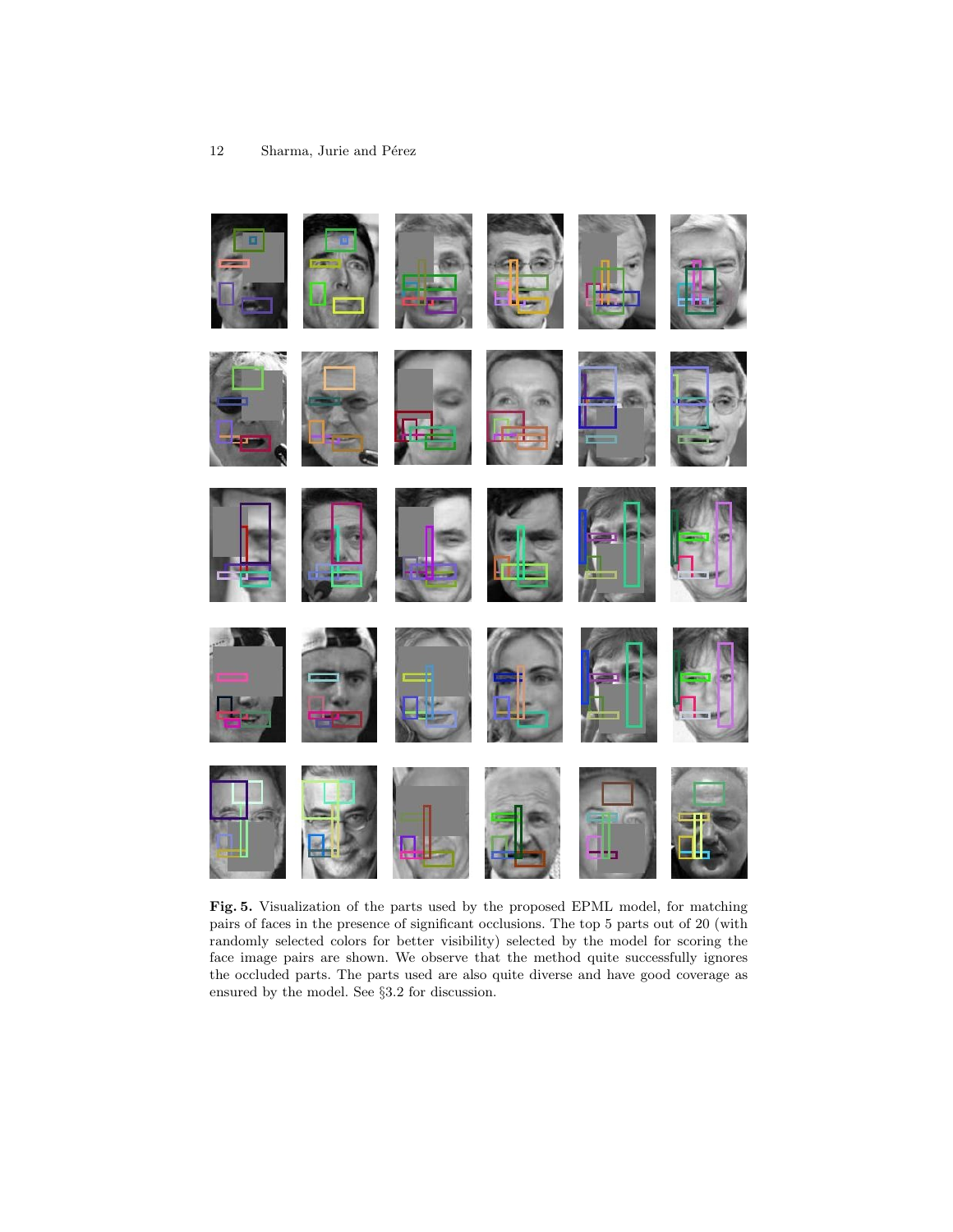|      | Left eve | Right eye Both eyes |      | <b>Nose</b> | Mouth | $Nose +$<br>mouth |
|------|----------|---------------------|------|-------------|-------|-------------------|
| МL   | 75.5     | 73.4                | 61.7 | 78.0        | 77.3  | 73.5              |
| EPML | 78.9     | 77.0                | 69.2 | 79.1        | 78.5  | 75.5              |

Table 1. Results with focussed occlusion on the LFW dataset. See §3.1 for discussion.

version (about the centre vertical axis) and hence, there is no such preference by the model. We conclude that the model seems to counter occlusions well.

#### 3.3 Discussion w.r.t. state-of-the-art methods

The focus of this paper was to propose a novel method based on localized parts and to evaluate it specially in the context of occlusion robust face verification. Face verification is a very active topic and many features have been proposed obtaining from about around 70% to up to 93% performance on the LFW dataset without using external data and a near perfect 99% while using large amounts of external data<sup>1</sup>. Our implementation with Local Binary Pattern (LBP) features obtains 86% on the test set of LFW (ROC-EER without occlusion) which is competitive with other methods using similar features.

The EPML algorithm localizes parts and mines them out from a large set of candidate parts. It uses only a subset of parts to match a given pair of images, which allows it to be robust to occlusion. We demonstrated the benefits of the model for the highly popular and lightweight LBP features and we believe that the proposed EPML model will similarly benefit other strong, but global, image representations as well, especially in the case of occlusions.

# 4 Conclusion

We proposed a novel Expanded Parts based Metric Learning algorithm. The proposed method is capable of mining out the discriminative parts, from among a large set of randomly sampled candidate parts, at the appropriate locations and scales. While the traditional metric learning algorithms use a fixed grid based image representation and are strongly misguided by occlusions, the proposed method has the flexibility to be able to ignore the occluded parts and work with the next best matching visible parts and hence has better robustness to occlusions. The effectiveness of the proposed method w.r.t. the traditional metric learning methods was verified by experiments on the challenging Labeled Faces in the Wild (LFW) dataset with a single feature channel. In the future we would like to use the method with multiple channels of features and perhaps use similar principle to do feature selection as well.

<sup>1</sup> http://vis-www.cs.umass.edu/lfw/results.html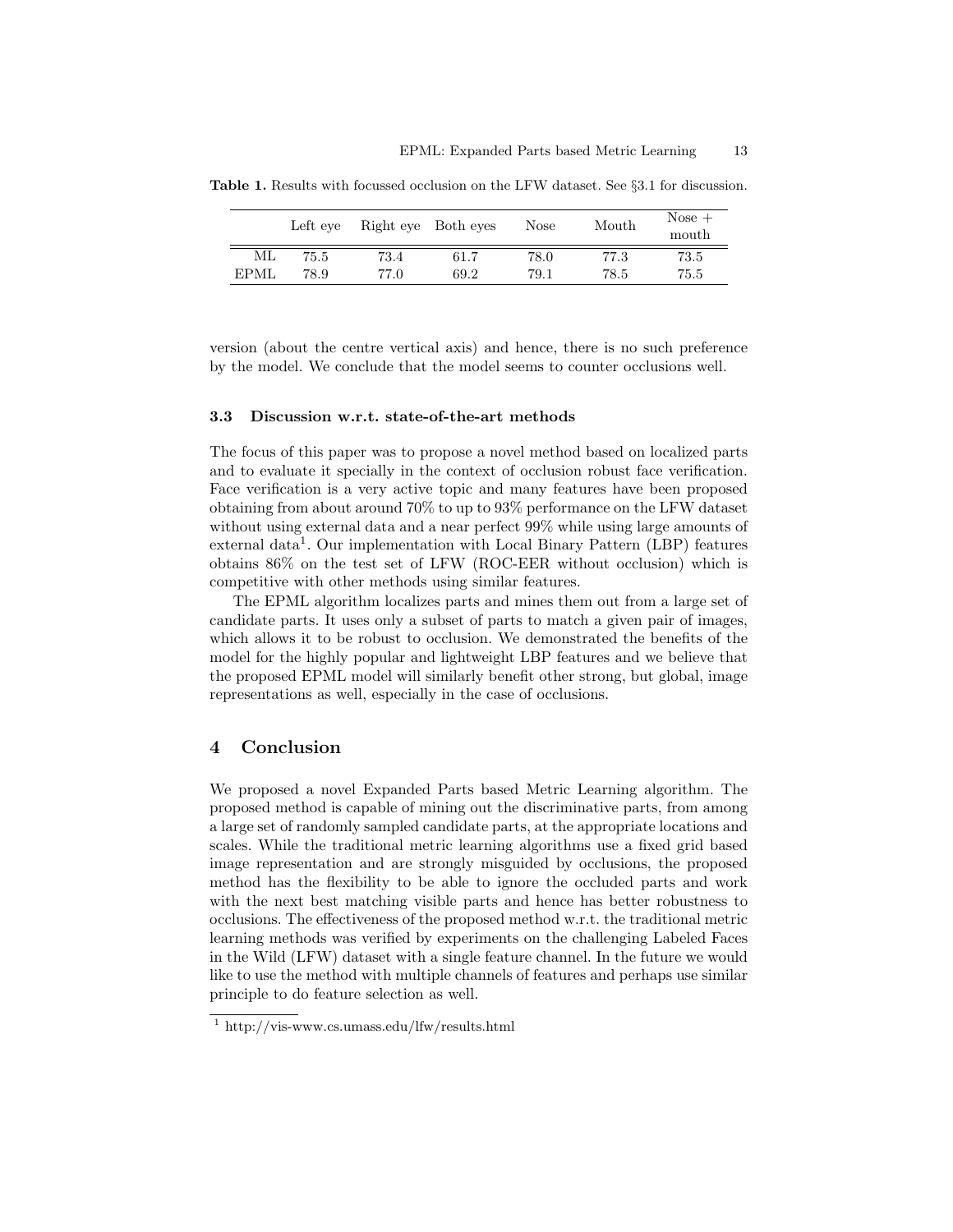14 Sharma, Jurie and Pérez

Acknowledgement. This work was partially supported by the FP7 European integrated project AXES and by the ANR project PHYSIONOMIE.

## References

- 1. Mignon, A., Jurie, F.: PCCA: A new approach for distance learning from sparse pairwise constraints. In: CVPR. (2012)
- 2. Simonyan, K., Parkhi, O.M., Vedaldi, A., Zisserman, A.: Fisher vector faces in the wild. In: BMVC. (2013)
- 3. Guillaumin, M., Verbeek, J., Schmid, C.: Is that you? Metric learning approaches for face identification. In: ICCV. (2009)
- 4. Chen, D., Cao, X., Wen, F., Sun, J.: Blessing of dimensionality: High-dimensional feature and its efficient compression for face verification. In: CVPR. (2013)
- 5. Leonardis, A., Bischof, H.: Dealing with occlusions in the eigenspace approach. In: CVPR. (1996)
- 6. Simonyan, K., Vedaldi, A., Zisserman, A.: Deep fisher networks for large-scale image classification. In: NIPS. (2013)
- 7. Taigman, Y., Yang, M., Ranzato, M., Wolf, L.: Deepface: Closing the gap to human-level performance in face verification. In: CVPR. (2014)
- 8. Rama, A., Tarres, F., Goldmann, L., Sikora, T.: More robust face recognition by considering occlusion information. In: FG. (2008)
- 9. Colombo, A., Cusano, C., Schettini, R.: Detection and restoration of occlusions for 3d face recognition. In: ICME. (2006)
- 10. Colombo, A., Cusano, C., Schettini, R.: Recognizing faces in 3d images even in presence of occlusions. In: BTAS. (2008)
- 11. Everson, R., Sirovich, L.: Karhunen–loeve procedure for gappy data. JOSA A 12 (1995) 1657–1664
- 12. Lin, D., Tang, X.: Quality-driven face occlusion detection and recovery. In: CVPR. (2007)
- 13. Oh, H.J., Lee, K.M., Lee, S.U.: Occlusion invariant face recognition using selective local non-negative matrix factorization basis images. IVC 26 (2008) 1515–1523
- 14. Wright, J., Yang, A.Y., Ganesh, A., Sastry, S.S., Ma, Y.: Robust face recognition via sparse representation. PAMI 31 (2009) 210–227
- 15. Zhou, Z., Wagner, A., Mobahi, H., Wright, J., Ma, Y.: Face recognition with contiguous occlusion using markov random fields. In: CVPR. (2009)
- 16. Ou, W., You, X., Tao, D., Zhang, P., Tang, Y., Zhu, Z.: Robust face recognition via occlusion dictionary learning. PR 47 (2014) 1559–1572
- 17. Morelli Andrés, A., Padovani, S., Tepper, M., Jacobo-Berlles, J.: Face recognition on partially occluded images using compressed sensing. PRL 36 (2014) 235–242
- 18. Min, R., Hadid, A., Dugelay, J.: Improving the recognition of faces occluded by facial accessories. In: FG. (2011)
- 19. Ojala, T., Pietikainen, M., Maenpaa, T.: Multiresolution gray-scale and rotation invariant texture classification with local binary patterns. PAMI 24 (2002) 971–987
- 20. Tajima, Y., Ito, K., Aoki, T., Hosoi, T., Nagashima, S., Kobayashi, K.: Performance improvement of face recognition algorithms using occluded-region detection. In: ICB. (2013)
- 21. Alyuz, N., Gokberk, B., Akarun, L.: 3-d face recognition under occlusion using masked projection. IEEE Transactions on Information Forensics and Security 8 (2013) 789–802